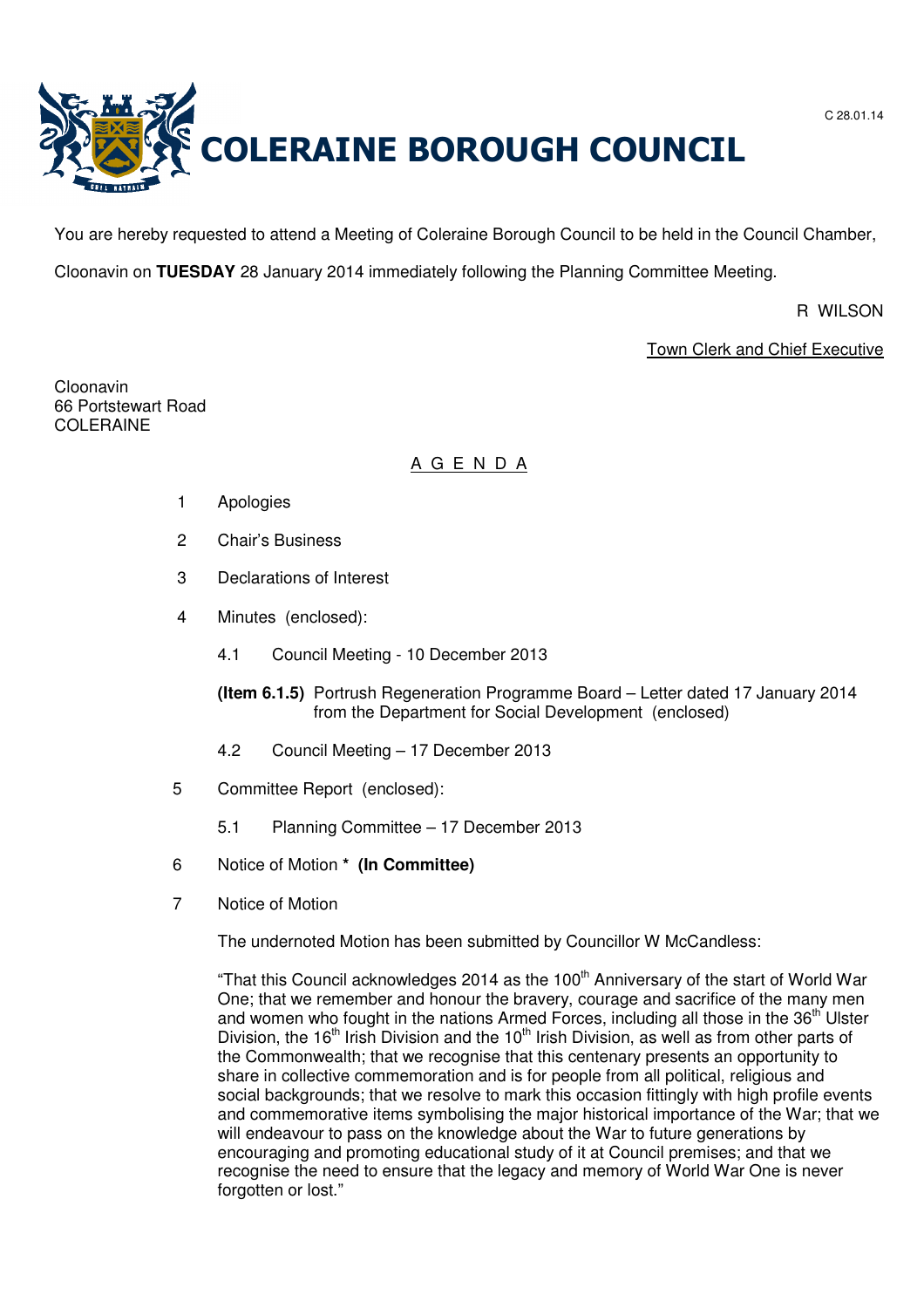- 8 Correspondence (enclosed)
- 9 Documents for Sealing
- 10 Any other business

# **\* Recommended for consideration "In Committee".**

To: Each Member of Council 23 January 2014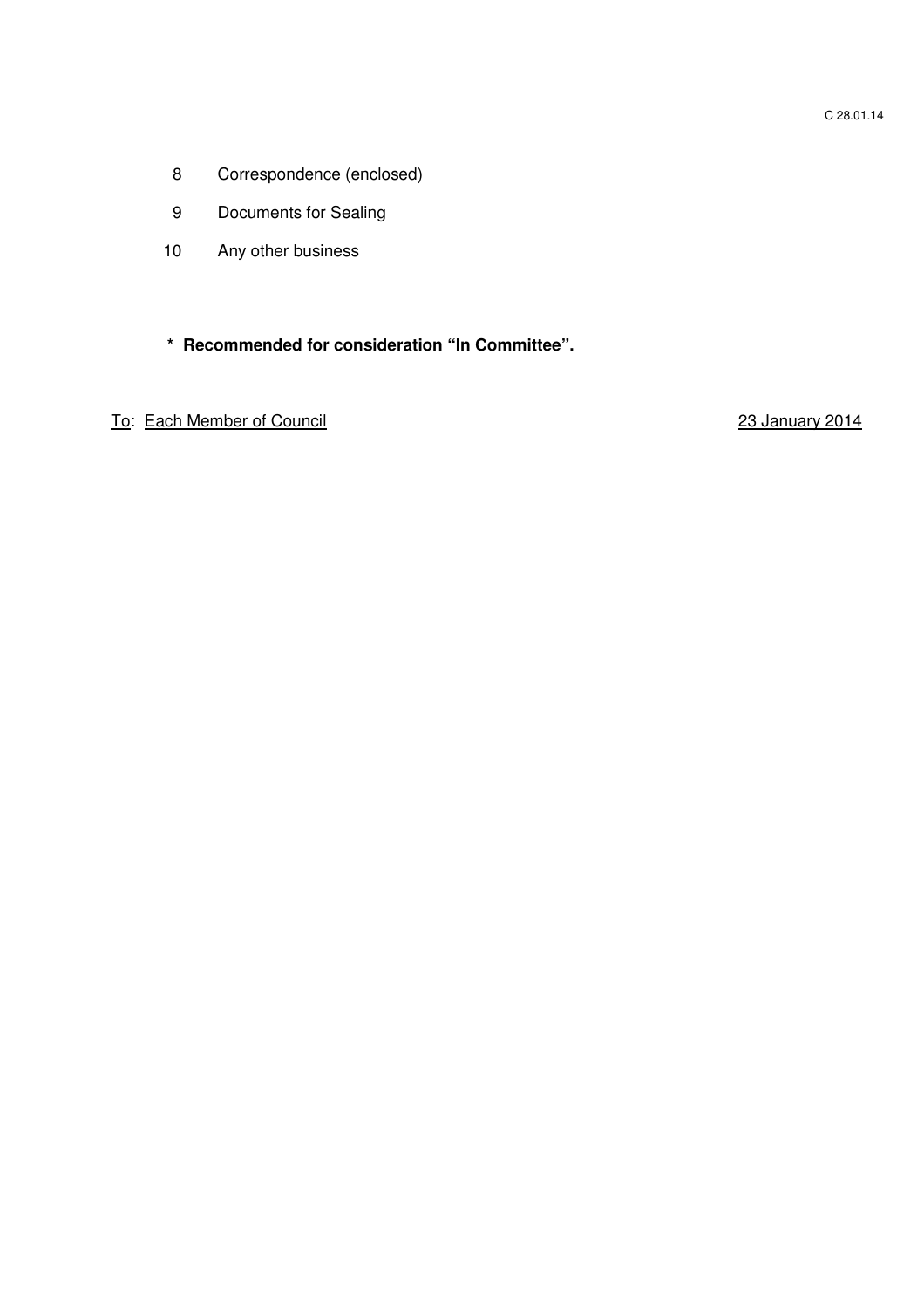| <b>Meeting</b> | Council                                                                                                                                                                 |
|----------------|-------------------------------------------------------------------------------------------------------------------------------------------------------------------------|
| Date and Time  | 10 December 2013                                                                                                                                                        |
| Location       | Council Chamber, Cloonavin                                                                                                                                              |
| <b>Chair</b>   | The Mayor, Councillor D Harding                                                                                                                                         |
| <b>Present</b> | Deputy Mayor, Councillor M Fielding                                                                                                                                     |
|                | Aldermen M Bradley, W Creelman, M Hickey, N Hillis and<br>J McClure                                                                                                     |
|                | Councillors C Alexander, C Archibald, D Barbour, S Cole,<br>G Duddy, P Fielding, R Holmes, R Loftus, W McCandless,<br>A McQuillan and S Quigley                         |
| In Attendance  | Town Clerk and Chief Executive, Corporate Director of Leisure<br>and Development, Head of Development Services, Administrative<br><b>Assistant and Clerical Officer</b> |

#### **1 APOLOGIES**

Apologies were recorded for Councillors Boyle, Fitzpatrick and King.

#### **2 CHAIR'S BUSINESS**

# **2.1 Death of Dr Gladys Black**

The Mayor referred to the recent death of Dr Gladys Black who, during her service in Council, had been the first lady Mayor of Coleraine.

Various Members paid tribute to her and to her work in Council particularly during the campaign for the Causeway Hospital.

As a mark of respect Members stood for a minute's silence.

### **2.2 Driver Vehicle Agency – Petition Downing Street**

It was noted that The Mayor and Chief Executive, together with other Council leaders, would be travelling to London on Wednesday 11 December 2013 to present a petition at 10 Downing Street in relation to the proposed closure of the Coleraine Driver Vehicle Agency office.

### **2.3 Councillor McClarty – Resignation**

 The Chief Executive advised Members that he had received Councillor McClarty's resignation, with effect from 3 December 2013, arising from new rules for MLAs and Councillors. The Electoral Office had been notified.

#### **3 DECLARATIONS OF INTEREST**

Councillors Cole and McQuillan declared an interest in Item 8.3 of the Leisure and Development Committee dated 18 November 2013 - COLLAGE Ltd being members on the Board.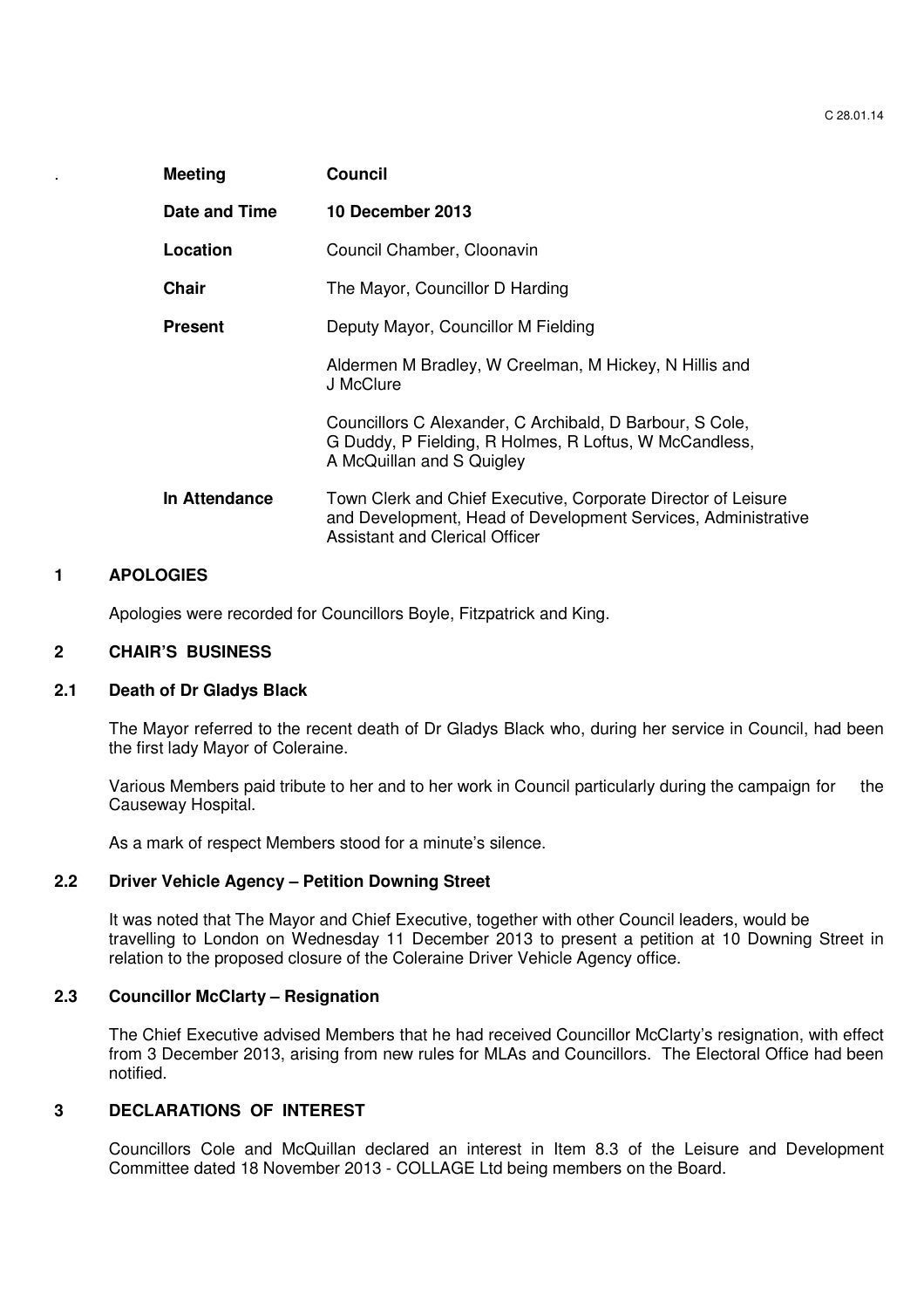Councillor Archibald declared an interest in Item 4 on the Agenda – Translink presentation having worked for the Company.

# **4 PRESENTATION - TRANSLINK**

The Mayor welcomed Mr Arthur Hamilton, North Eastern Area Manager and Mr Sam Todd, Service Delivery Manager, who were in attendance to present Members with an overview of the general Ulster Bus performance.

 Translink was currently working with all Councils and was hopeful of better engagement and receiving important feedback. It was noted that Ulster Bus passenger journeys had increased by 0.7% and there was a growth of 14.6% on rail passenger journeys. Efforts were being made to increase rural coverage to provide better community transport which would probably take six to twelve months to progress. The express bus was now providing service to the Causeway Hospital and connections were being developed for the various other hospital services.

With regard to difficulties encountered with bus/train links to the International Airport it was noted that there was a problem with resources but the Scheduler would look at the possibility of introducing a connection from Antrim in the new year.

The Mayor thanked the representatives for attending after which they withdrew from the Meeting.

#### **5 MINUTES**

The Minutes of the Council Meeting of 12 November 2013 were confirmed and signed on the proposal of Councillor P Fielding and seconded by Councillor Barbour.

# **6 COMMITTEE REPORT**

#### **6.1 Leisure and Development Committee**

The Chair, Councillor McCandless, moved the adoption of the Leisure and Development Committee Report; this was duly seconded by Councillor Barbour.

# **6.1.1 Fees, Charges and On-Site Sales, Council Caravan Sites 2014-15**

The Corporate Director of Leisure and Development gave an overview of the proposed fees and charges for the Council Caravan Sites and answered various Members' questions.

 Following a full discussion and as an amendment to the adoption of the Report it was proposed by Alderman Bradley and seconded by Alderman McClure:

That Council increase the basic rent for static caravans by 1%.

It was proposed by Councillor Alexander and seconded by Alderman Hickey:

That Council increase the basic rent for static caravans by 2.7% as recommended.

 On being put to the Meeting the amendment was lost, eight Members voting in favour and ten Members voting against.

**Agreed:** Ten members voting in favour and eight Members voting against, that Council increase the basic rent for static caravans by 2.7%.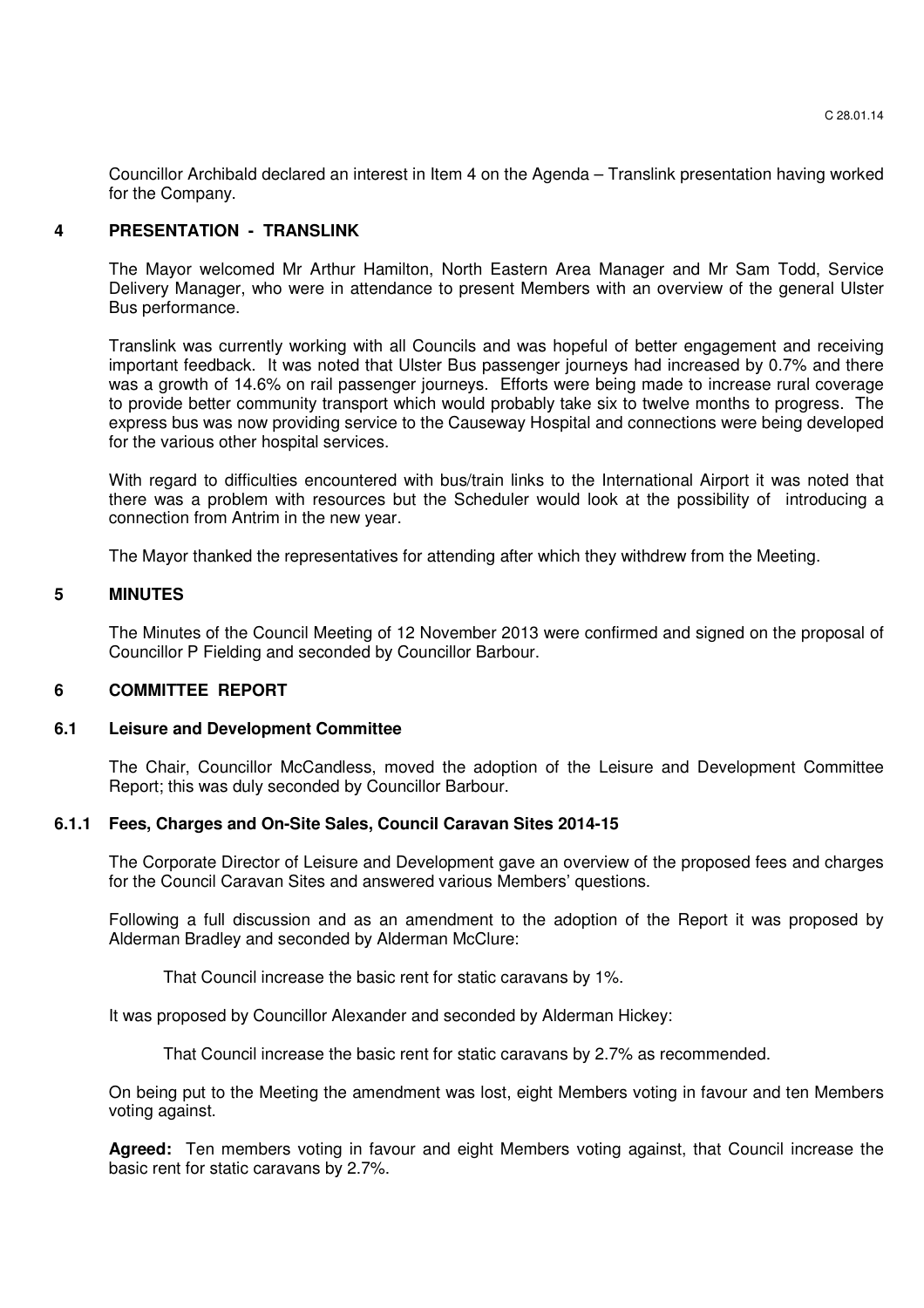With regard to the outsourcing of sales of static caravans it was proposed by Alderman Bradley and seconded by Alderman McClure:

That Council should not outsource the sale of static caravans for a trial period.

On a request for a recorded vote the Members voted as follows:

| For:        | The Mayor and Deputy Mayor<br>Aldermen Bradley, Creelman and McClure<br>Councillors Cole, Duddy, P Fielding and McQuillan (9) |
|-------------|-------------------------------------------------------------------------------------------------------------------------------|
| Against:    | Aldermen Hickey and Hillis<br>Councillors Archibald, Barbour, Holmes, Loftus, McCandless<br>and Quigley (8)                   |
| Abstention: | Councillor Alexander (1)                                                                                                      |

**Agreed:** Nine members voting in favour and eight members voting against that Council should not outsource the sale of static caravans for a trial period.

Reference was made to the waiting list for caravan sites.

**Agreed:** That a record of all Members who had signed the waiting list be presented to Council next month.

# **6.1.2 Sports and Physical Activity Accredited Training and Participation Programme**

The Head of Development Services advised Members that the Programme was eligible for 100% funding instead of 88%.

#### **6.1.3 Community Support Programme – Additional Funding Offer Department for Social Development (DSD)**

Councillor McQuillan requested that the area of ground, with the broken fence, at the Ballycastle Road roundabout be considered under the Programme.

# **6.1.4 Public Dialogue on Parades, Protests, Flags, Emblems and the Past**

 **Agreed:** That a copy of the written submission to Ambassador Richard Haass be made available to Members.

### **6.1.5 Portrush Regeneration Programme Board**

 Reference was made to the role of the Portrush Regeneration Programme Board and concern was expressed that elected Members were not represented.

**Agreed:** On the proposal of Councillor Duddy and seconded by Councillor McQuillan, ten Members voting in favour, that the Chief Executive write to the Department for Social Development (DSD) requesting Council representation on the Portrush Regeneration Programme Board.

Councillor Quigley left the Meeting.

It was further proposed by Alderman Bradley and seconded by Councillor McQuillan: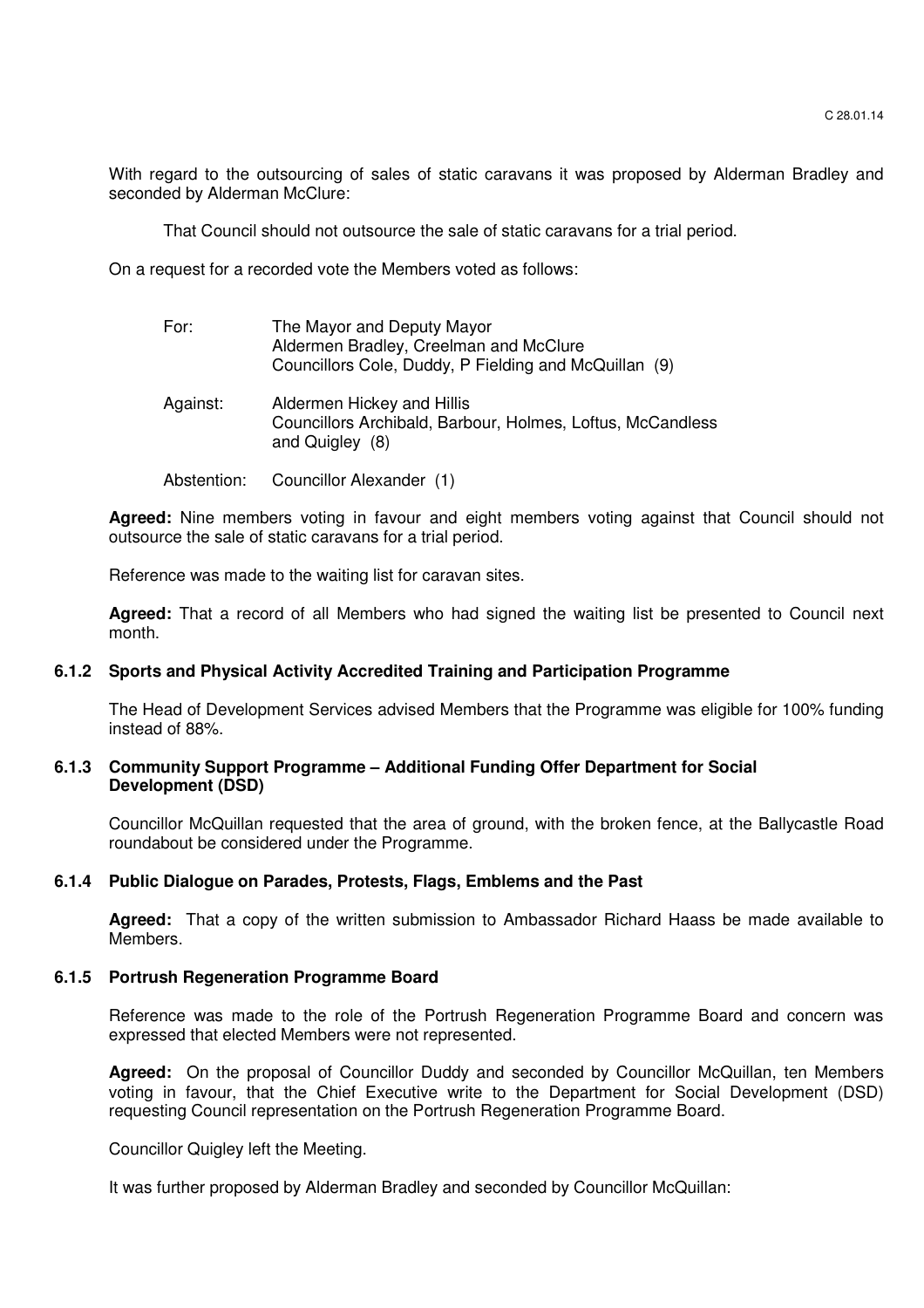That if the response from DSD was successful Councillor Alexander and the Deputy Mayor be appointed to the Board.

As an amendment it was proposed by Councillor Holmes and seconded by Councillor Hillis:

That Council wait on the DSD response being received.

On the agreement of Councillor McQuillan, Alderman Bradley withdrew his proposal.

**Agreed:** That Council wait on the DSD response being received.

Alderman Bradley left the Meeting.

# **6.1.6 Peace III- Leadership in a Shared Society Project**

It was noted that Alderman Hickey and Councillor Archibald had also attended the Study Visit.

The Report was agreed subject to the amendments.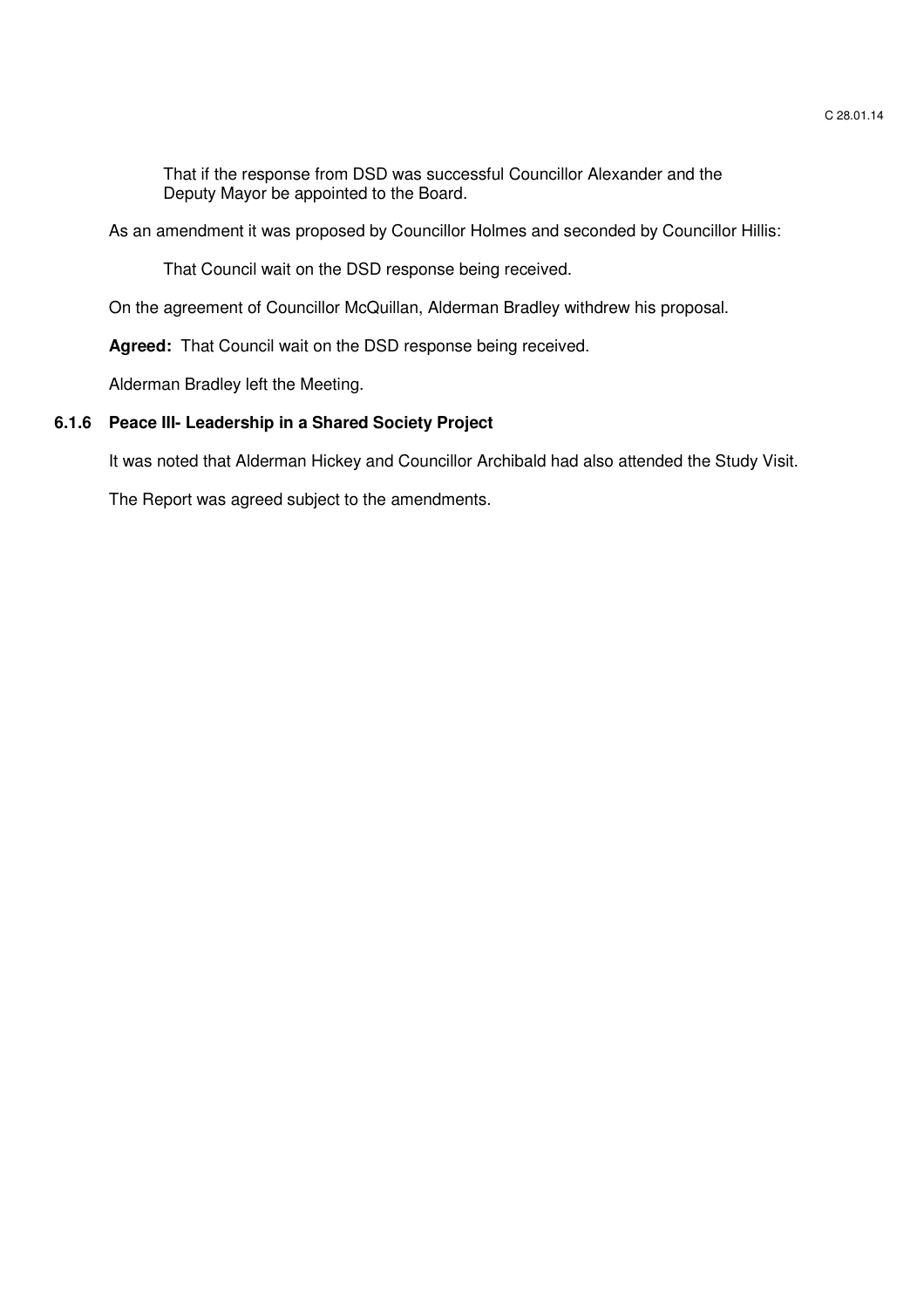| <b>Meeting</b> | Council                                                                                                                                                                                                                                                              |
|----------------|----------------------------------------------------------------------------------------------------------------------------------------------------------------------------------------------------------------------------------------------------------------------|
| Date and Time  | 17 December 2013 at 6.50pm                                                                                                                                                                                                                                           |
| Location       | Council Chamber, Cloonavin                                                                                                                                                                                                                                           |
| <b>Chair</b>   | The Mayor, Councillor D Harding                                                                                                                                                                                                                                      |
| <b>Present</b> | Deputy Mayor, Councillor M Fielding                                                                                                                                                                                                                                  |
|                | Aldermen M Bradley, W Creelman, M Hickey, N Hillis and J McClure<br>Councillors D Barbour, Y Boyle, C Alexander, C Archibald, S Cole, G Duddy, P<br>Fielding, B Fitzpatrick, R Holmes, W King, M Knight-McQuillan, R Loftus, W<br>McCandless, S Quigley and C Sugden |
| In Attendance  | Town Clerk and Chief Executive, Corporate Director of Environmental Services,<br>Corporate Director of Leisure and Development, Head Of Central Services, Head<br>of Finance, Head of Development Services, Environment Officer, Head of Leisure                     |

Services and Business Support Officer

#### **1 APOLOGIES**

No apologies were recorded.

#### **2 CHAIR'S BUSINESS**

#### **2.1 Welcome**

The Mayor welcomed everyone to the meeting, and extended a special welcome to the newly appointed members Ms Claire Sugden and Mrs Michelle Knight-McQuillan.

# **2.2 Message of Thanks**

The Mayor extended thanks to the PR Manager for her excellent work in organising and coordinating the DLA job losses support trip to London. He also thanked MP Gregory Campbell in assisting Council with the visit.

### **2.3 Date for Diary**

The Mayor advised members that the Mayor's Charity Ball would take place on Saturday 15 February 2014 at the Royal Court Hotel, Portrush. Tickets would be £15 per person with all proceeds to Action Cancer and McMillan Cancer Charities.

#### **3 'IN COMMITTEE'**

It was agreed that a number of items be considered 'In Committee' at the end of the Meeting**.** 

### **4 DECLARATIONS OF INTEREST**

- i)The Mayor, Councillor Harding declared an interest in Item 6 of the Corporate Affairs Committee minutes dated 4 December 2013 – Visit Zomba, Malawi
- ii)Councillor Holmes declared an interest in the solo Item of the Chief Executives Report Mineral Development Act (Northern Ireland) 1969
- iii) Councillors Cole and King declared an interest in Item 8 of the Leisure and Development Services Report - COLLAGE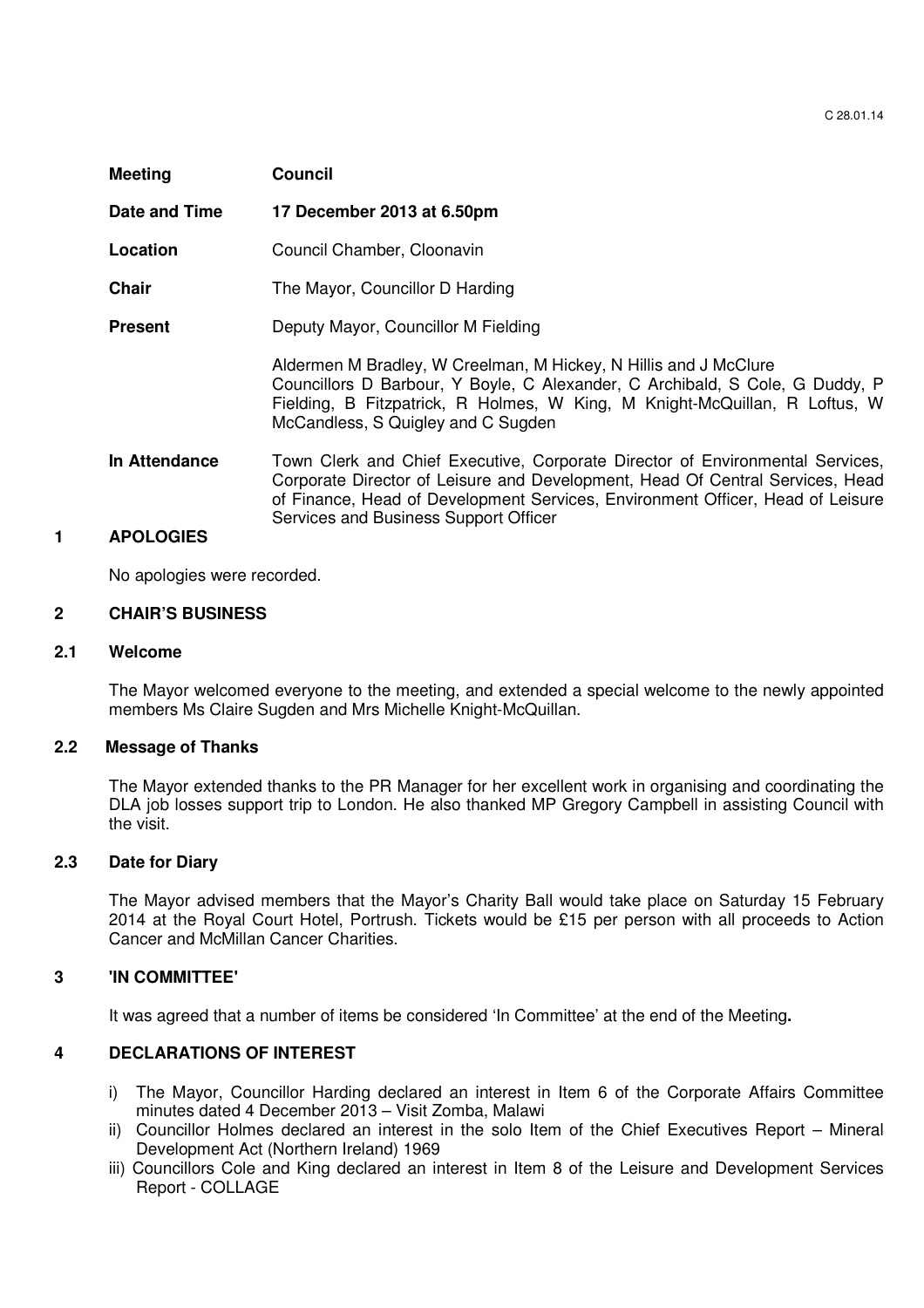# **5 MINUTES**

The Minutes of the Council meeting of 17 November 2013 were confirmed and signed.

# **6 COMMITTEE REPORTS**

#### **6.1 Planning Committee**

The Chair, Alderman Creelman moved the adoption of the Planning Committee Report; this was duly seconded by Alderman Hickey.

### **6.1.1 Consultation Response re Minerals Act (NI) 1969 – Applications from Lonmin (NI) Ltd for mineral prospecting rights**

The recommendation of the Planning Committee on the proposed consultation response was discussed. Councillor Alexander stated that she felt the response was not strong enough. The Corporate Director of Environmental Services advised he would amend the response before replying.

**Agreed:** On the proposal of Councillor Alexander and seconded by Councillor Barbour that Council agree to submit the amended response.

The report was agreed subject to the amendments.

#### **6.2 Environmental Services Committee**

The Chair, Councillor Archibald, moved the adoption of the Environmental Services Committee Report; this was duly seconded by Councillor Cole.

The Corporate Director of Environmental Services gave a brief summary of the topics contained in the Committee Report and answered questions on various issues.

Following a request by Councillor Alexander, the Corporate Director of Environmental Services advised that the existing play park at Glenmanus, Portrush would be considered for relocation next year.

# **6.2.1 Consultation Response re Draft Guidance on the Selection and Designation of Marine Conservation Zones in the Northern Ireland Inshore Region**

 The recommendation of the Environmental Services Committee on the proposed consultation response was discussed.

 Mr Jim Allen, Council's Environment Officer was in attendance and answered various members' questions including: the use of artificial reefs for protection purposes; vulnerable and threatened species; and general queries relating to the new legislation.

Members thanked Mr Allen for his informative answers before he withdrew from the meeting.

**Agreed:** That Council agree to the proposed guidance but seek further clarity in relation to tension between marine conservation and economic development, and in relation to the management roles, including recreational sandy beaches and/or ports, within any designated Marine Conservation Zone (MCZ).

#### **6.3 Corporate Affairs Committee**

The Chair, Alderman Bradley, moved the adoption of the Corporate Affairs Committee Report; this was duly seconded by Councillor Archibald.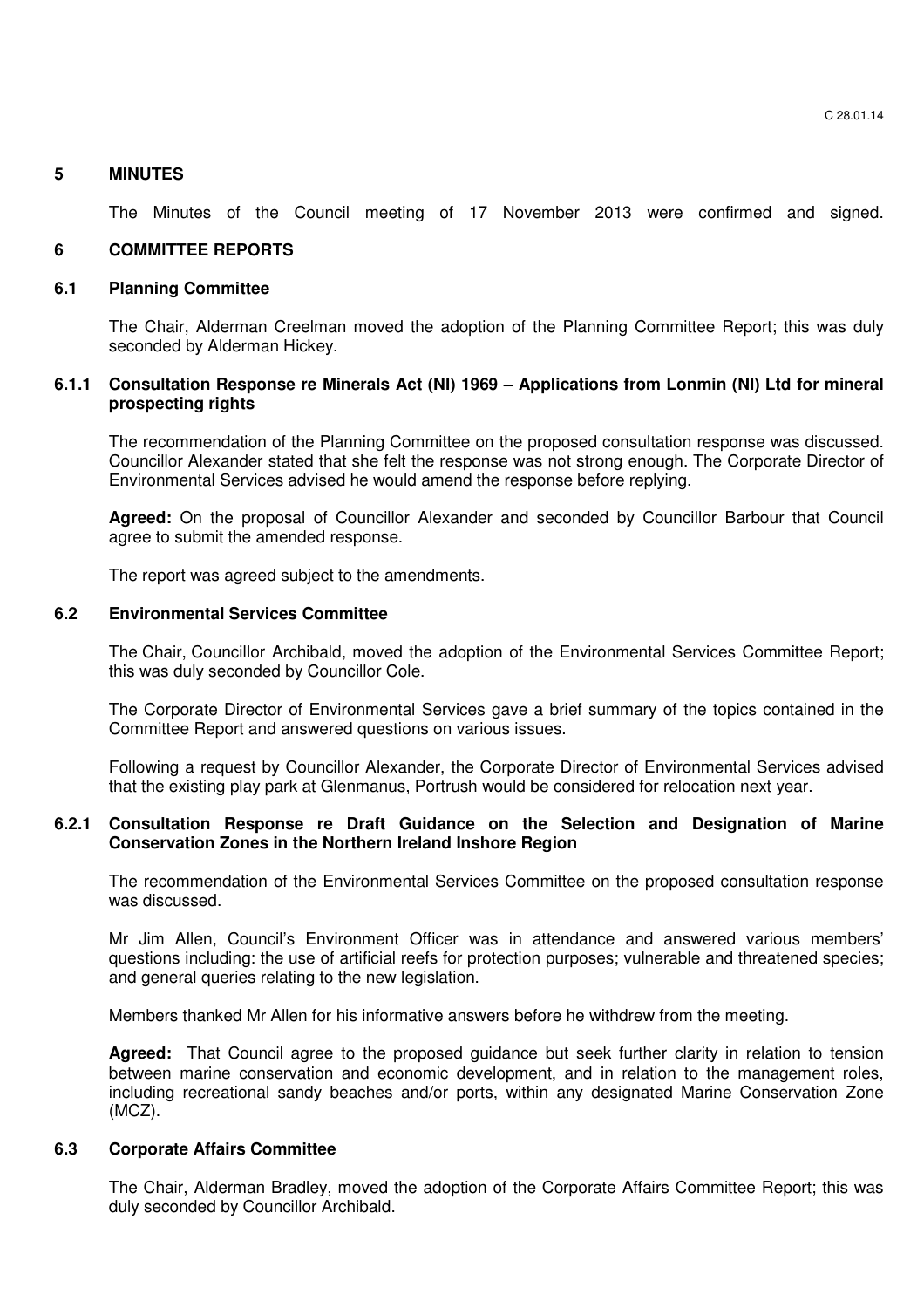The Chief Executive gave a brief summary of the topics contained in the Committee Report.

#### **6.3.1 Domain Address for Website**

At the meeting of the Causeway Coast and Glens Statutory Transition Committee on 28 November 2013, consideration was given to a proposed domain address for the new Council website. Council was requested to consider its response to the Statutory Transition Committee**.** Various members were of the opinion that this was a decision for the Statutory Transition Committee.

**Agreed:** That Council refers the item back to the Statutory Transition Committee.

# **6.3.2 Somme Pilgrimage**

At a previous meeting of Council it was suggested that the outgoing Mayor should attend the Somme Pilgrimage. Bearing this in mind the Mayor, Councillor Harding, advised that he would be unable to attend the 2014 Somme Pilgrimage due to other commitments.

**Agreed:** That the incoming Mayor attends the Somme Pilgrimage.

#### **6.3.3 Note of Apology**

On the request of Councillor Fitzpatrick that a note of his apology be added to the minutes of the Environmental Services Committee dated 3 December 2013.

#### **6.3.4 Change to Minutes of the Corporate Affairs Committee dated 4 December 2013**

On the request of Councillor Alexander that Item 6.7.1, Right to Access to Beach and Land at Seaport Avenue, be reworded to reflect her comments.

The report was agreed subject to the amendments.

# **7 LEISURE AND DEVELOPMENT SERVICES REPORT**

Consideration was given to the Leisure and Development Services Report (previously supplied)

# **7.1.1 CAUSEWAY MUSEUM SERVICE – STRATEGIC PLAN 2011-2014 EXTENDED TO MARCH 2016**

Council had been requested to submit a Causeway Museum Service Strategic Plan which was active during the six-month accreditation period, despite the Strategic Plan expiring in March 2014.The development of a new Strategic Plan post March 2014 was dependent on the corporate direction from the new Causeway Coast and Glens District Council. It was with this in mind that the Causeway Museum Service Committee had recommended that each Council extend their Strategic Plan until March 2016.

**Recommended:** That Council approves the extension of the Causeway Museum Service Strategic Plan 2011 – 2014 until March 2016.

Further to this Councillor Alexander requested an update on the Causeway Museum Service project. The Corporate Director of Leisure and Development advised that KPMG would present a proposal to the Leisure and Development Committee in January or February 2014.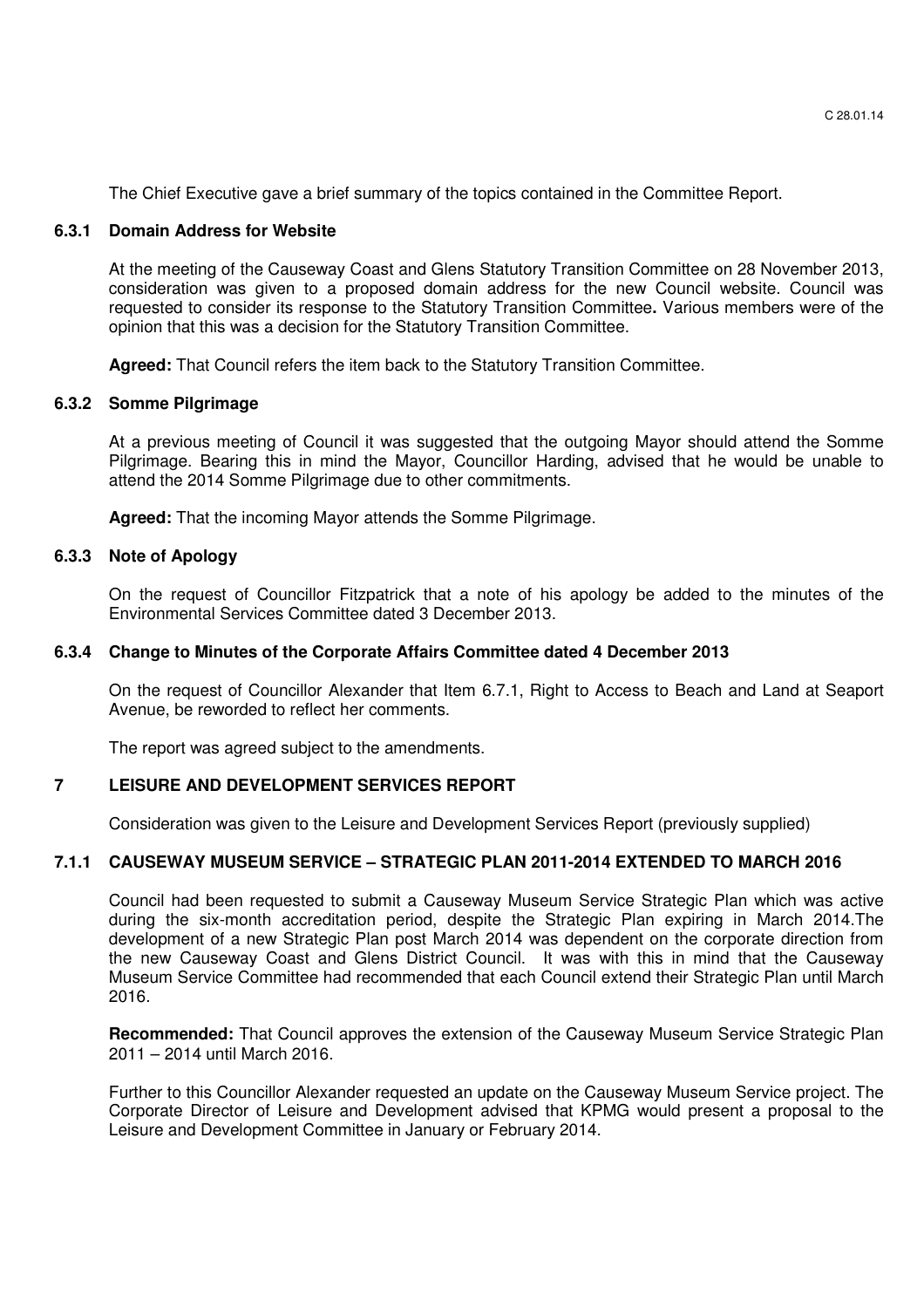# **7.2 NEIGHBOURHOOD RENEWAL TECHNICAL ASSISTANCE**

Coleraine Borough Council had managed the Neighbourhood Renewal Programme for the Coleraine area since agreement with The Department for Social Development (DSD) in July 2009.The current grant would expire on 31 March 2014, however an offer of funding of £75,656.92 for one year had been recieved from DSD to Council to extend the grant for the period 1 April 2014 to the end of March 2015. The offer from DSD would continue to provide technical funding for a Neighbourhood Renewal Development Officer and an Administrative Assistant plus overhead costs. There would be no cost to Council in continuing to manage this initiative.

**Recommended:** That Council accept the Letter of Variation offering funding from the Department for Social Development of £75,656.92 for the period 1 April 2014 to 31 March 2015 and continue to manage the Neighbourhood Renewal programme in the Coleraine area.

Further to this Councillor Barbour requested a short report detailing the work carried out to date by the Neighbourhood Renewal team.

# **7.3 PEACE III**

Coleraine Borough Council is lead Council for the administration and delivery of the North East PEACE III Programme. In June 2013 the Special EU Programme Body (SEUPB) offered a six month extension to the existing Letter of Offer which Council agreed to accept.This extension was to facilitate the closure of PEACE III and extended the timeframe from December 2013 until June 2014. SEUPB had now offered a further extension which would take the Letter of Offer up to the end of December 2014. The extension was for project activity to continue until September 2013 with management support costs until December 2014. On receipt of a Letter of Offer, officers had emphasised in discussions with partner councils and it was felt that the opportunity should be maximised subject to partner agreement and funding.

**Recommended:** On the proposal of Councillor King and seconded by Councillor Fitzpatrick that Council agree to support a bid for a further six month extension to the PEACE III Programme subject to partner agreement.

# **7.4 COLERAINE TOWN TEAM**

Coleraine Town Team currently use the Council Chamber at Coleraine Town Hall to conduct their quarterly meetings. It was likely that this room would no longer be available due to the relocation of the Coleraine Tourist Information Centre and the Town Team was exploring alternative venues. The Town Team, which includes a total of 26 members, held afternoon meetings on the third Wednesday of every other month. It was hoped that the meetings could be accommodated within the Town Centre; however, they had requested the use of the Council Chamber at Cloonavin to conduct their team meetings if necessary.

**Recommended:** On the proposal of Councillor Duddy and seconded by Councillor Alexander that Council approves the use of the Council Chamber for Coleraine Town Team meetings as required.

# **7.5 FOR INFORMATION**

# **7.5.1 Giro D'Italia 2014**

The Giro D'Italia would take place in Northern Ireland and Ireland over three days from 9 - 11 May 2014 and would involve routes in Belfast, around the Causeway Coast and Armagh before moving on to Dublin. Members received a short presentation from the Corporate Director of Leisure and Development on the Giro D'Italia 2014, which would travel through the Borough on Saturday 10 May 2014. It was advised that various celebration events would be organised in towns throughout the Borough to welcome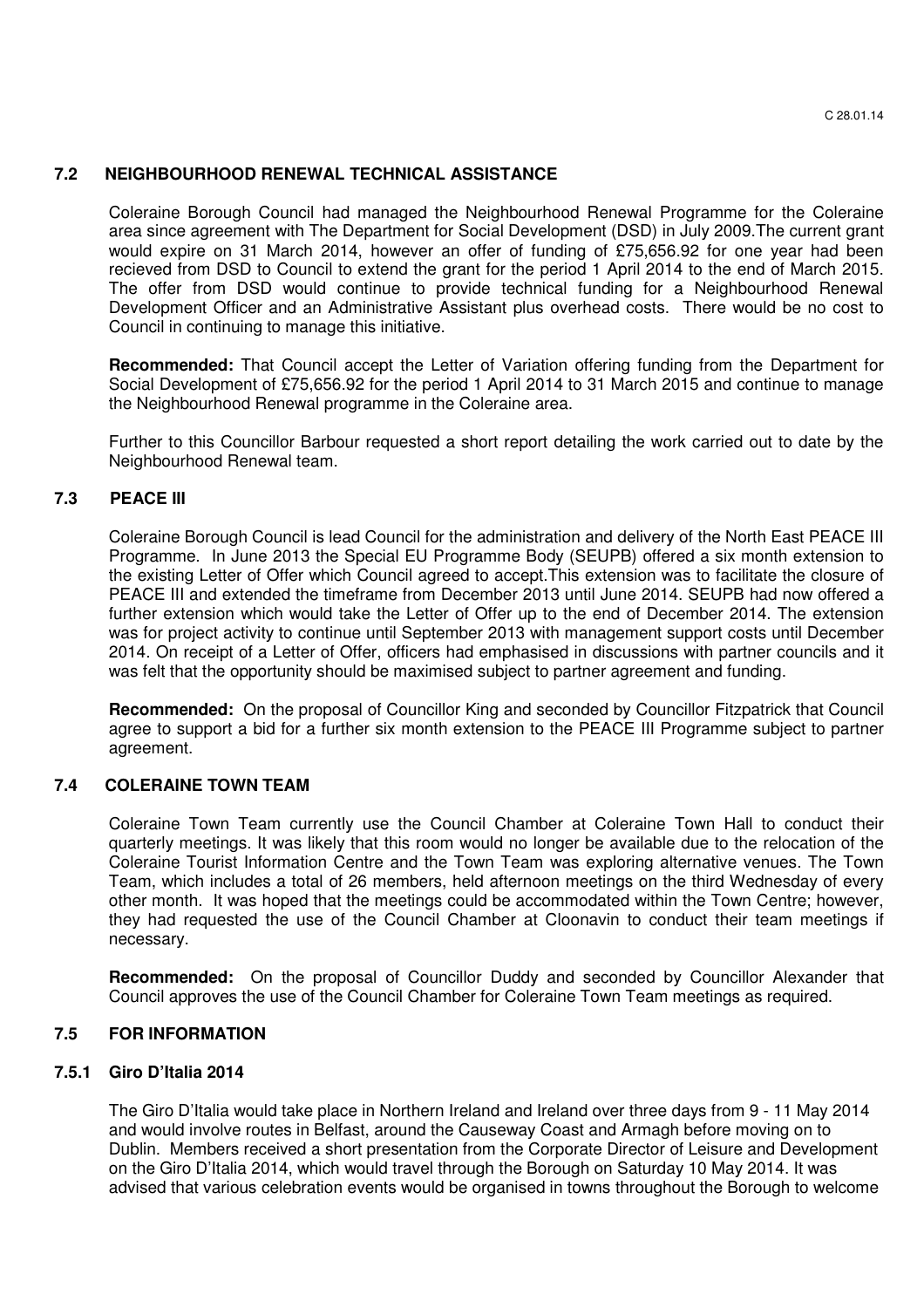the race to the area, these included children's activities on Thursday 8 May, a Town Centre race on Friday 9 May and route animations on Saturday 10 May when the race would travel through the Borough.

# **7.5.2 The Causeway Museum Service – North East Peace III Cultural Fusions Project**

The Commonwealth Secretariat Human Rights Unit had requested a selection of textiles produced by PEACE III participants during the Stitching and Unstitching the Troubles Project for a showcase event to mark Human Rights' Day. Stitching and Unstitching the Troubles Project was one of two selected out of twelve projects from Northern Ireland to receive recognition, along with a presentation by Causeway Museum Service in London 9 and 10 December 2013. This coincided with an invitation from the Commonwealth Association of Museums to present a paper on Heritage Practice in Contested Spaces including North East PEACE III Cultural Fusions, at their annual conference in Glasgow May 2014.

# **8 CORRESPONDENCE**

Members noted the following correspondence (previously supplied);

- Policy Forum for Ireland Keyhold Seminar 27 March 2014 Implementing 'Transforming Your Care'
- Letter dated 29 November 2013 from Libraries NI re the Mobile Library Service Strategy
- Letter dated 11 December 2013 from The Regulations and Quality Improvement Authority re the Independent Expert – Led Inquiry into Child Sexual Exploitation (CSE) in Northern Ireland.
- Forecast of Events
- Documents for Tabling
- Consultation Documents

# **9 Documents for Sealing**

Resolved:

That the following documents be sealed:

| 1.           | Agreement (in Duplicate)        | Council and employee - Advance re car purchase                                           |   |
|--------------|---------------------------------|------------------------------------------------------------------------------------------|---|
| 2.           | Transfer of Land (in Duplicate) | Council to Northern Ireland Housing Executive<br>(NIHE), Land at Glebe Avenue, Coleraine |   |
| 3.           | Conveyance (in Duplicate)       | Council to The Hon The Irish Society, Land at 38<br>Castleroe Road, Coleraine            |   |
| $\mathbf{4}$ | <b>Cemetery Titles</b>          | Grant of Right of Burial – Deeds Register No. 4072<br>-4079 inclusive:                   |   |
|              |                                 | Coleraine<br><b>Ballywillan</b>                                                          | 4 |

| Coleraine   |  |
|-------------|--|
| Ballywillan |  |
| Agherton    |  |
| Portstewart |  |
| Kilrea      |  |
|             |  |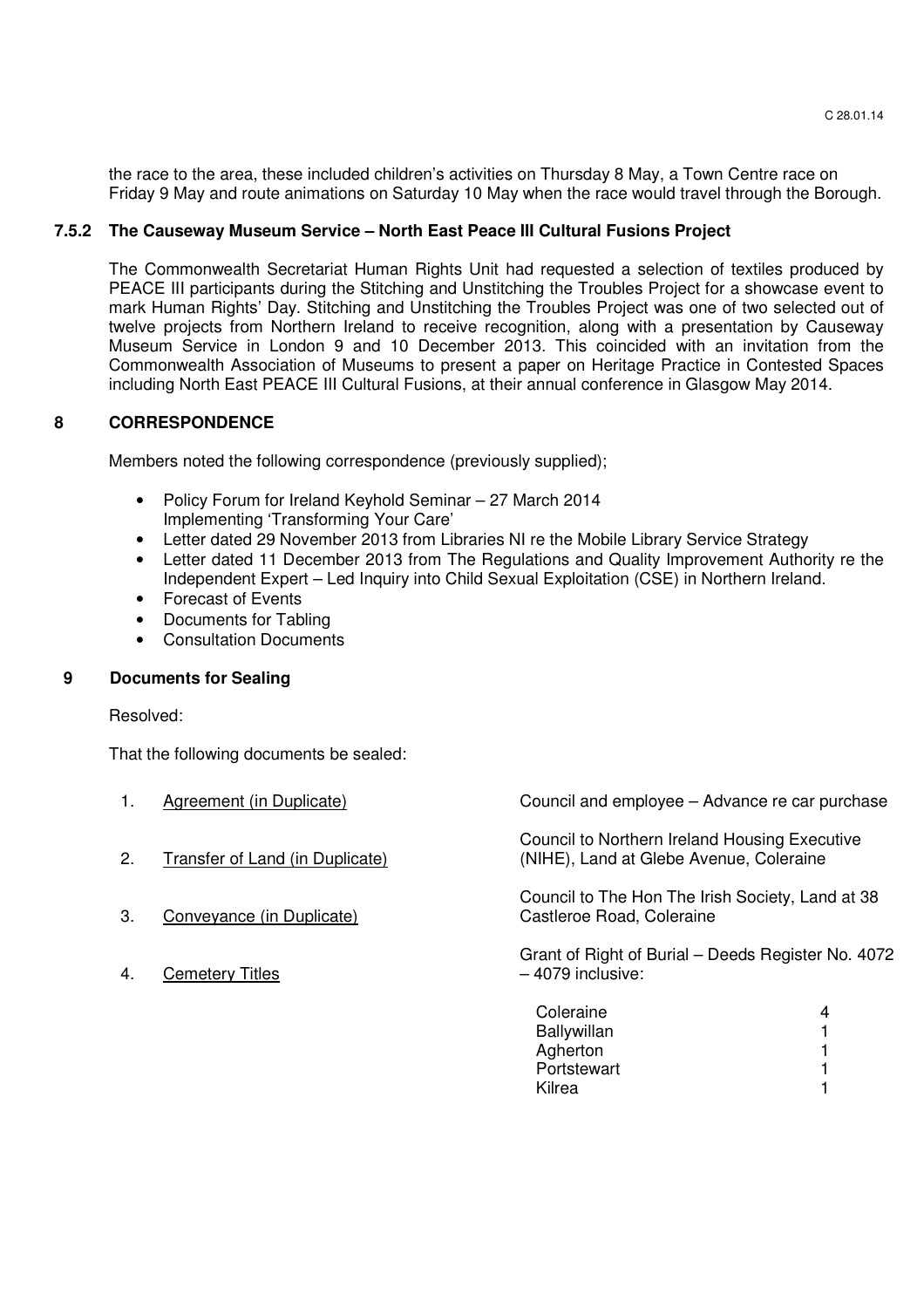# **10 ANY OTHER BUSINESS**

### **10.1 January Committee Meetings**

It was noted that there would be no Meeting of the Corporate Affairs or Environmental Services Committees in January 2014.

# **10.2 Letter of Congratulations**

 Councillor King requested that a letter of congratulations be sent to Mr M Hutchison of the Hutchinson Group, Coleraine for winning Director of the Year award at a recent award ceremony.

# **10.3 Caravan Waiting List**

The Mayor referred to a previous discussion on this issue and referred to the list of members' signatures over the 2013 period. A number of members indicated their dissatisfaction with how the situation was handled and Councillor Duddy requested to review a list of signatures over the previous 2 year period.

# **10.4 Garvagh Christmas Tree**

Following a request by Councillor Knight-McQuillan, the Corporate Director of Environmental Services advised that a replacement tree would be reinstated no later than Thursday 19 December 2013.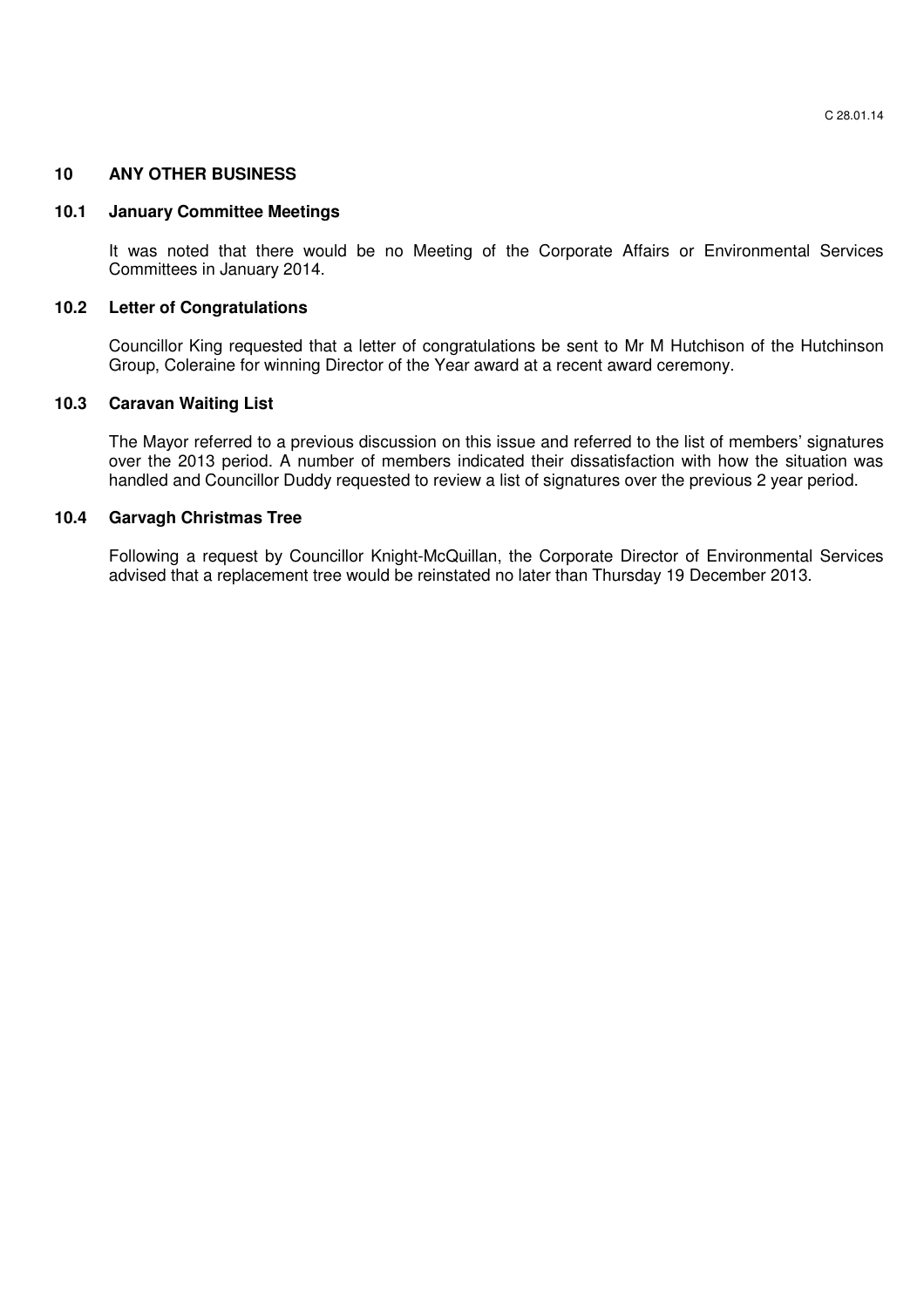# **Meeting Planning Committee**

**Date and Time 17 December 2013 at 6.30pm**

- **Location Council Chamber, Cloonavin**
- **Chair Alderman W Creelman**
- **Present** The Mayor, Councillor D Harding (Items 4.2 8.1) and The Deputy Mayor, Councillor M Fielding

Aldermen M Bradley, M Hickey, N Hillis, J McClure

Councillors C Alexander, C Archibald, D Barbour, Y Boyle, S Cole (Items 4 - 8.1), G Duddy, P Fielding, B Fitzpatrick, R Holmes (Items 4.2 - 8.1), M Knight-McQuillan, W King, R Loftus, W McCandless, S Quigley and C Sugden

 **In attendance** Mr S Mathers, Planning Service, Principal Administrative Officer, and Business Support Officer

# **1 APOLOGIES**

No Apologies were recorded.

#### **2 CHAIR'S BUSINESS**

The Chair welcomed everyone to the Meeting and extended a special welcome to new Councillors S Sugden and M Knight-McQuillan.

# **3 DECLARATIONS OF INTEREST**

There were no Declarations of Interest.

#### **4 PLANNING CONSULTATION**

Councillor Cole joined the meeting.

A list of eleven applications was presented for consideration (previously supplied).

#### **4.1 Applications Deferred from Previous Meeting**

**Application D1 C/2012/0464/F** Erection of 1 no 250kw wind turbine with a hub height of 40m at 670m North West of 121 Craigmore Road, Ringsend, Coleraine for Mr H Henry.

The opinion of the Planning Service was to approve.

**Agreed**: That the application be approved.

**Application D2 C/2013/0193/O** Proposed site for farm dwelling approximately 300m North of 58 Green Road, Castlerock, Coleraine for Mr M Tanner.

The opinion of the Planning Service was to refuse.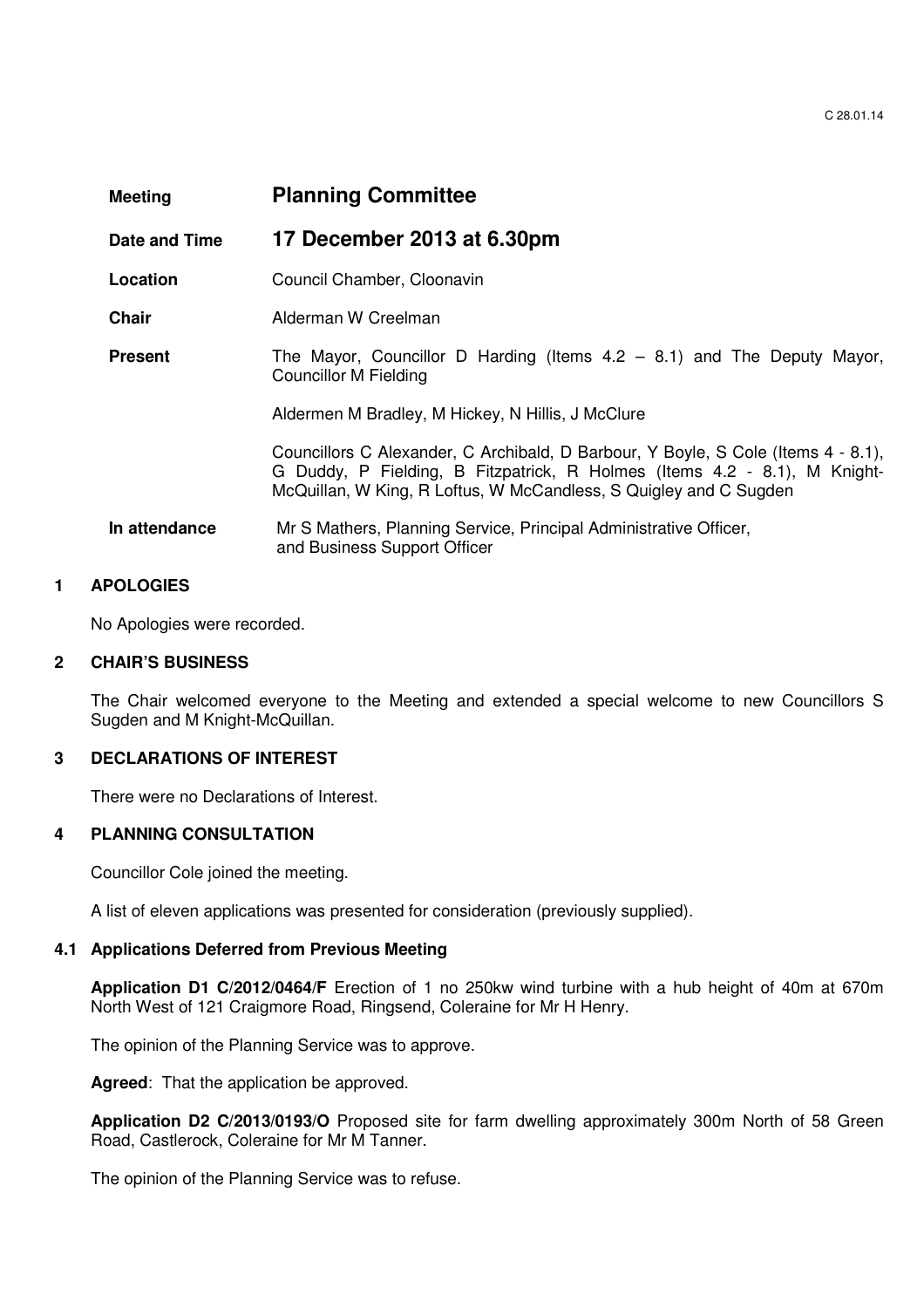**Agreed:** That the application be refused.

**Application D3 C/2013/0230/O** Proposed outline application for off site replacement of existing vacant dwelling under PPS 21 CTY3 at 12 Altikeeragh Lane, Castlerock, Coleraine for Mr J Clarke**.** 

The opinion of the Planning Service was to approve.

**Agreed:** That the application be approved.

#### **4.2 New Applications**

Mr Mathers enlarged on the new applications listed on the planning schedule and the recommendations were accepted subject to the following:

**Application C/2013/0178/F** Proposed 1 No. 225 KW wind turbine with hub height of 30m, (amended access taken from Dundoonan Road, plans received 1 July 2013) at 355m South West of 9 Loguestown Road, Coleraine for Doherty Brothers.

The opinion of the Planning Service was to approve.

**Agreed:** On the proposal of Councillor Alexander and seconded by Alderman Hickey that the application be deferred for one month to facilitate an office meeting on the grounds that all material planning considerations had not been assessed.

**Application C/2013/0391/F** Proposed single storey dwelling on a farm 70m North West of 120 Moneydig Road, Kilrea for Mr J McAllister.

The opinion of the Planning Service was to refuse.

**Agreed:** On the proposal of Councillor Loftus and seconded by Councillor King that the application be deferred for one month to facilitate an office meeting on the grounds that all material planning considerations had not been assessed.

**Application C/2013/0397/O** Proposed infill holiday unit located between No. 4 and 8 Ballygelagh Village, Portstewart for Mr H Lynch.

The opinion of the Planning Service was to refuse.

**Agreed:** On the proposal of Councillor M Fielding and seconded by Councillor Fitzpatrick that the application be deferred for one month to facilitate an office meeting on the grounds that all material planning considerations had not been assessed.

**Application C/2013/0403/F** Change of house type application superseding C/2012/0269/F and incorporating change of access and amended curtilage adjacent to 43 Temple Road, Garvagh, Coleraine for Higgins Brothers.

The opinion of the Planning Service was to refuse.

**Agreed:** On the proposal of Councillor Loftus and seconded by Alderman Hickey that the application be deferred for one month to facilitate an office meeting on the grounds that all material planning considerations had not been assessed.

**Application C/2013/0416/F** General purpose agricultural storage building at rear of No. 31 Ballyrashane Road, Coleraine for Mr S Lyons.